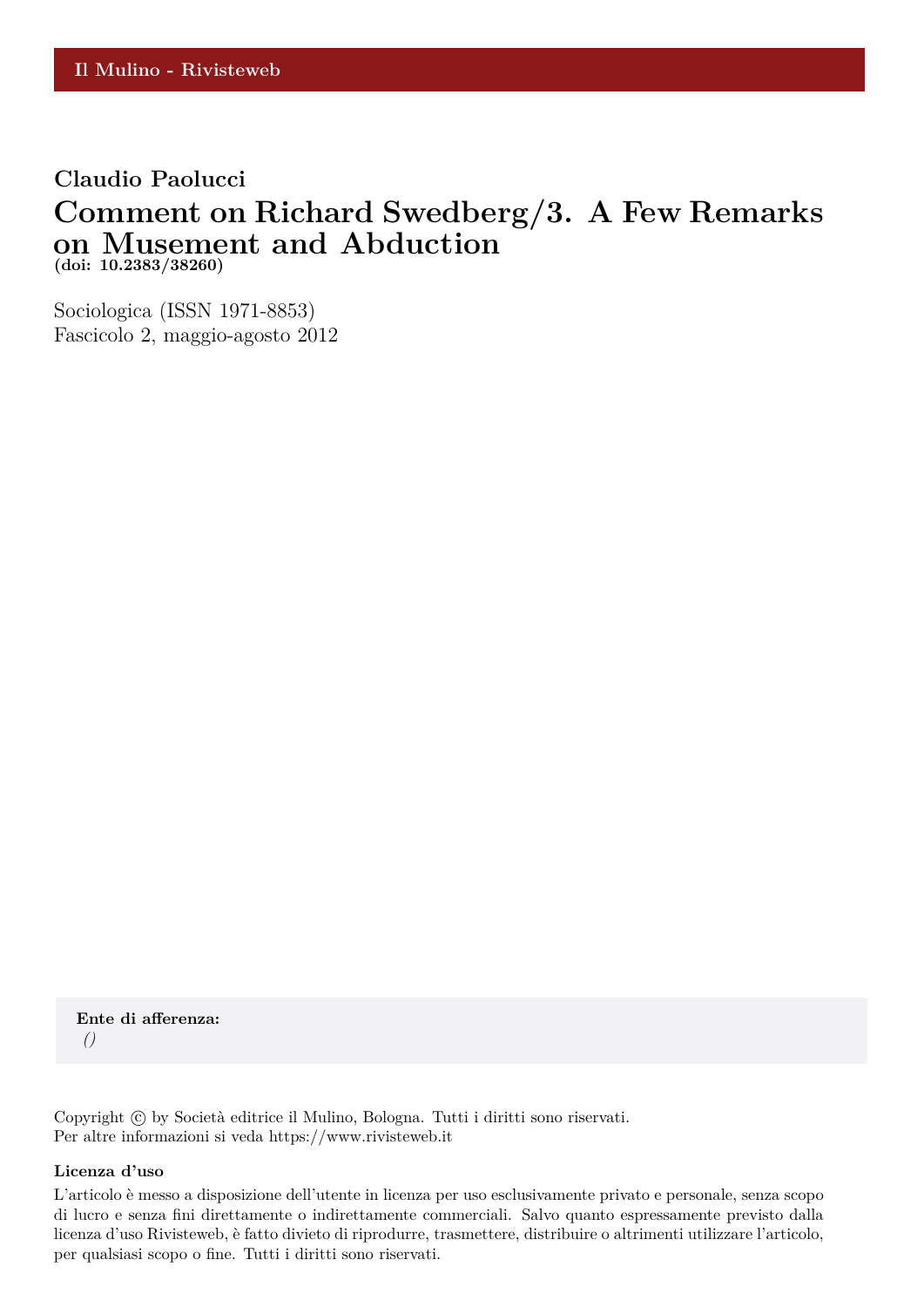# Comment on Richard Swedberg/3 A Few Remarks on Musement and Abduction

# *by* Claudio Paolucci

doi: 10.2383/38260

It is true: among the many notions elaborated by Peirce, abduction is probably the most studied one. Richard Swedberg's essay does a great job in highlighting all the heterogeneous forms of thinking that abduction comes to imply within Pierce's "mature" thought. However, the criticisms moved in the conclusion against Peirce's way of thinking about abduction – and, therefore, about the action of theorizing – could be relieved or re-thought if one considers the evolution of Peirce's thoughts on the same issue. What is really an abduction if, as Swedberg shows very well, it is abduction itself that, according to Peirce, covers the whole process of theorizing?

Peirce himself must have been confused for a long time, if at the beginning of the Twentieth century he could write he had confused the three forms of inference "in almost everything I printed before the beginning of Twentieth century" [CP 8.227]. Actually, it seems that since the anti-Cartesian Essays (1868) it was instead extremely clear to Peirce what an abduction was. A line of reasoning that infers the minor premise of a syllogism of the type "barbara" from the conclusion and the major premise, the abduction helped to interpret a specific element as one case of a specific rule. Recalling the now classic example of beans, we have a given phenomenon ("white beans on the table") and, in order to interpret it, we subsume it under a known rule ("all the beans in that sack are white"), which allows to explain the still unknown phenomenon as a case of the rule ("these beans come from that sack"). It is a logic and formal conception of the abductive reasoning that makes an element=x the token of a specific type.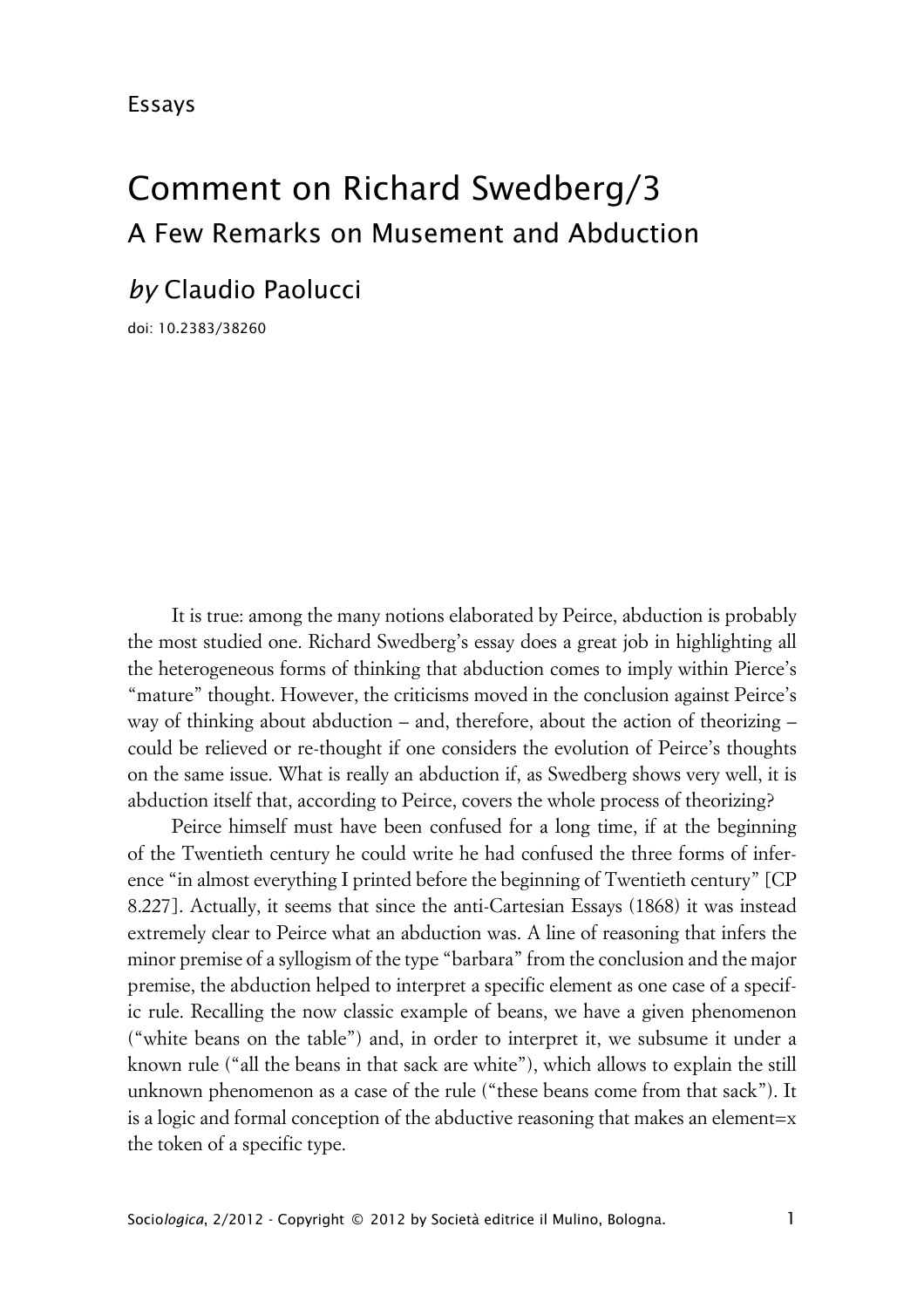However, it is clear that such a formal conception of the abduction does not allow to cover the whole action of "theorizing." What happens, in fact, if there isn't a rule? How can it be constructed? Or, if we do have a rule, among many others, which one to choose in order to interpret the element=x as the case of that rule, and give it meaning? Not by chance, Peirce later put the above-mentioned confusion down to just the too restricted and formal conception of abduction he had had before the beginning of the Twentieth century.

In my opinion, the internal shift in Peirce's thought on abduction takes place with his reflections on *musement*, that Swedberg seems to bring maybe too much back to a form of imaginative *reverie*.

As a word, *musement* covers a very wide semantic field, on the boundaries between "getting inspiration," "fantasizing," "wandering in thought," etc. Peirce defines *musement* as "the power to establish connections between different objects, especially between objects in different Universes" [CP 6.455]. Given two universes of experience that look heterogeneous, the *musement* is the reasoning through which we can "get the inspiration" ("musing," indeed) that allows us to connect them to each other and explain the one through the other. This process, whose texture "is so antipodal to vacancy and dreaminess," is, in Peirce's words, "Pure Play which has no rules, except this very law of liberty" [CP 6.455-8]. Here is a fundamental point: *there isn't a rule in musement*, heterogeneous universes of experience cannot be connected on the basis of rules. They cannot be subsumed under rules. According to Peirce, the only rule presiding over this connection between universes of experience is "the law of liberty," which is a wholly oxymoronic formulation. For those who are acquainted with Peirce's work, however, such a formulation obviously and clearly refers to *synechism*, that is, his theory of the *continuum*, whose specificities were being outlined by Peirce precisely in those years. In the theory of synechism, in fact, also the liberty and the spontaneity of the event and of the springing up of something new (Peirce calls that "Firstness") arise from regular mechanisms that have the nature of a law or a habit (Peirce calls them "Thirdness").

In order to explain this fundamental point, i.e. what the law of liberty is, let us consider a well-known example inside the semiotic tradition, namely the feeling of pain rising from burning one's hand with the coffee percolator's hot handle during the morning breakfast, on which Umberto Eco constructed his theory of primary iconism in *Kant and the Platypus*. As for Eco, for Peirce the burning sensation caused by the coffee percolator is a Firstness, that is, "the springing up of something new" [CP 6.203]. However, since for Peirce Firstnesses are not born isolated, the sensation of pain in the example of the morning coffee (Firstness) is a quality emerging from a background of experiential habits (getting up in the morning, taking the coffee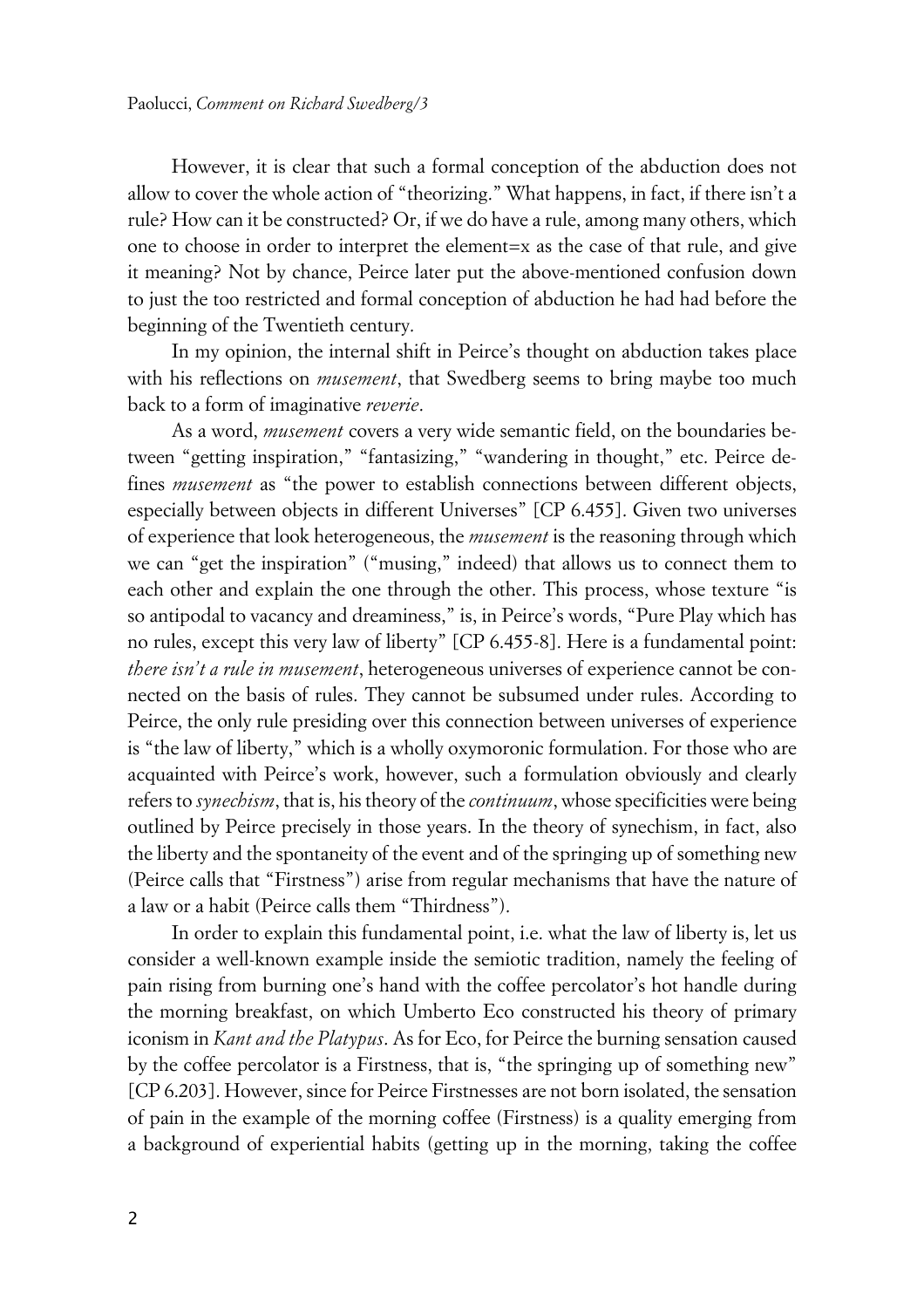percolator, putting it on the gas without putting the gas on too high, placing the percolator in the right place: a whole syntax of habits and regularities of everyday experience). Therefore the sensation of pain (Firstness) arises from a background of habits (Thirdness) which did not imply it (in the breakfast "script" it is not regular to feel pain) and it can only arise in opposition (Secondness) to such a background of habits. In other words, on the basis of a series of regularities and habits that define the laws of my morning breakfast (Thirdness), a distinctive path can arise, from which something new emerges, something that the local system's regularity did not include and provide. Firstness is such an event, springing up in opposition (Secondness) to a regular and continuous background of Thirdnesses. This is "the law of liberty," which represents the only constitutive rule of *musement* for Peirce.

The *play of musement* for Peirce therefore means connecting two different realms of experience without a rule governing such a connection, although there is still a regularity that is constitutive of "the law of liberty." His being a pure play that "involves no purpose save that of casting aside all purpose" [CP 6.458] refers very clearly to the structure of the aesthetic judgement in Kant's *Critique of Judgement*, where judgement is based exactly on a free play between faculties without rules, but notwithstanding it requires its own universality. It is indeed a "subjective universality" that is not valid objectively, such as the one based on rules, but rather distributively, that is, "for each one individually." For Kant, the aesthetic judgement has just all the characteristics that constitute *musement* for Peirce: i) it is based on a "finality without purpose"; ii) it is based on a free play of thought without any rules (but based on regularities); iii) it gives rise to a subjective universality that is valid "for each one individually", therefore it has the form of the "law of liberty." It is certainly not by chance that Peirce has always defined himself as "the most Kantian thinker."

This threefold reference to Kant allows us to clarify what abduction becomes when Peirce separates it "from the too narrow and formal concept of inference." In fact, as "narrow and formal" inference, the abduction defined a movement similar to that of the Kantian reflecting power of judgement, where one case is subsumed under a rule, so that, for example, Eco [1997, 74] explicitly identified the two notions. On the contrary, Peirce's *play of musement* is the process in which even very distantly separated things come to be connected to each other, through a free play that cannot be subsumed under rules, a process on which, instead, Kant based the aesthetic judgement. Thus, when it will be separated "by the too narrow and formal concept of inference," for Peirce abduction will cover both these two moments (*musement* and formal inference), while in everything published before the early Twentieth century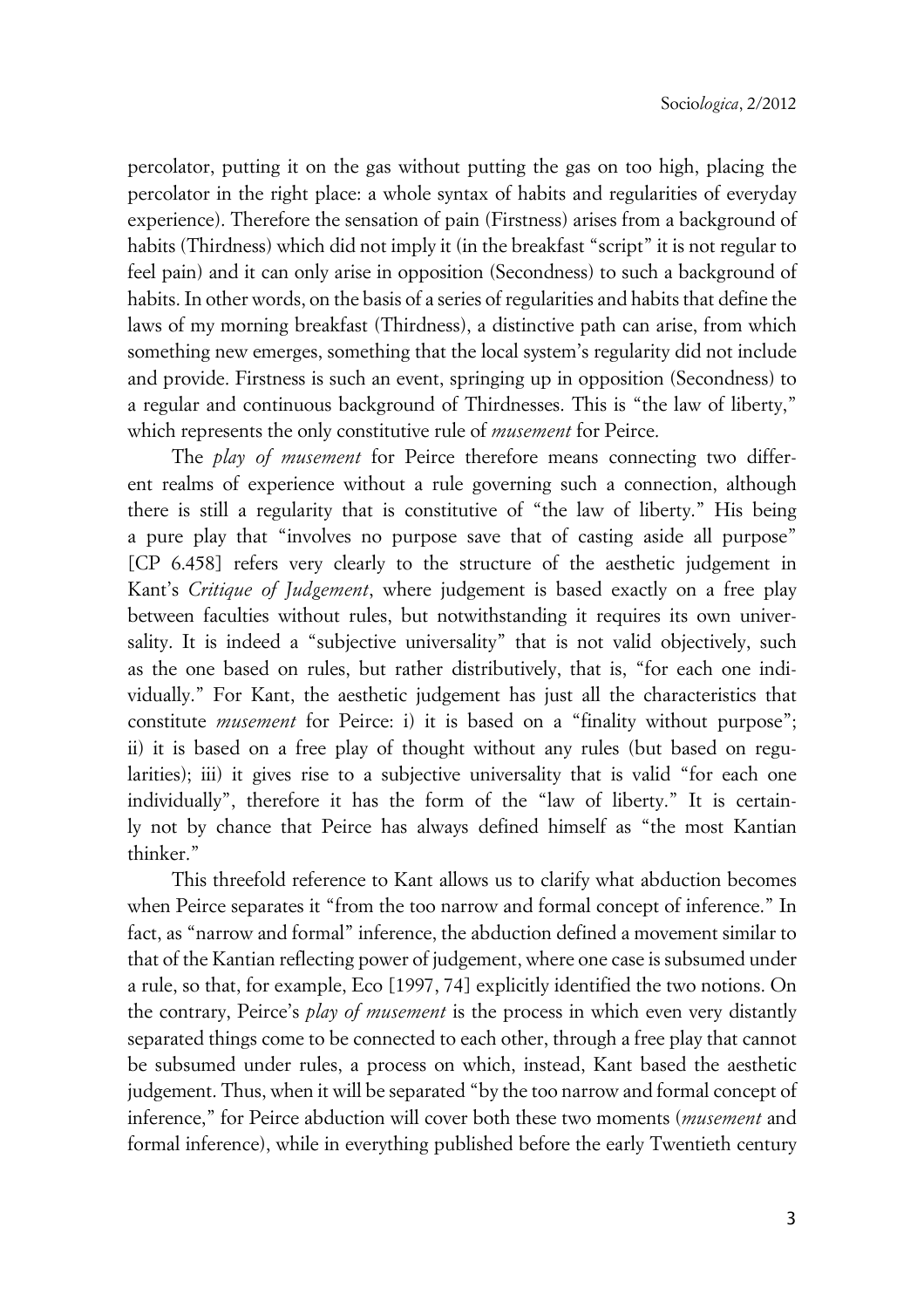it was identified exclusively with the second moment, that is, "subsuming under rules." Far from being a simple logic inference, abduction will actually become "a weird salad whose fundamental elements are its groundlessness, its ubiquity and its trustworthiness" [MS 692].

On this basis, it becomes clear that such a "weird salad" cannot be reduced to "subsuming under rules." This is only the "narrow and formal" part of the problem, from which the abduction derives its character of "trustworthiness", but surely not those of "ubiquity" and "groundlessness." Much more than an exclusively logic figure, abduction is something of the essence of a mixture ("salad"), and a mixture that holds together disparate things that are usually kept separate:

The abductive suggestion comes to us like a flash. It is an act of *insight*, although of extremely fallible insight. It is true that the different elements of the hypothesis were in our minds before; but it is the idea of putting together what we had never before dreamed of putting together which flashes the new suggestion before our contemplation [CP 5.181].

Abduction is precisely the process of holding together things that were considered as separate before the abductive act. It is in this sense, and not in the sense of an intuitive shift, that abduction is "an extremely fallible act of insight" that comes to us like "a flash," since it makes us see things that are connected to each other even if they were not or did not seem to be before, showing the links between them and thus identifying the intermediary representation that allows you to switch between them.

The truth is that the whole fabric of our knowledge is one matted felt of pure hypothesis […] Not the smallest advance can be made in knowledge beyond the stage of vacant staring, without making an abduction at every step [MS 692].

Since it is "Originary Argument" [CP 2.97], that is, of the three forms of reasoning, "the only kind of argument which starts a new idea," with the abduction Peirce gives us an idea of "growth of knowledge" that consists of keeping together things that we usually considered as separate: the new is made with scraps of old between which a link is constructed thanks to an abduction. The new ideas, whether they are concepts or theories, are Firstnesses emerging from a background of interpretative habits that are rooted in the community in which a tendency to distinguish from them is created, and this generates something new, which was not provided by the system. Such an idea of theorizing looks infinitely precious also within the social sciences, which are claimed to be founded on the ideas of language and meaning.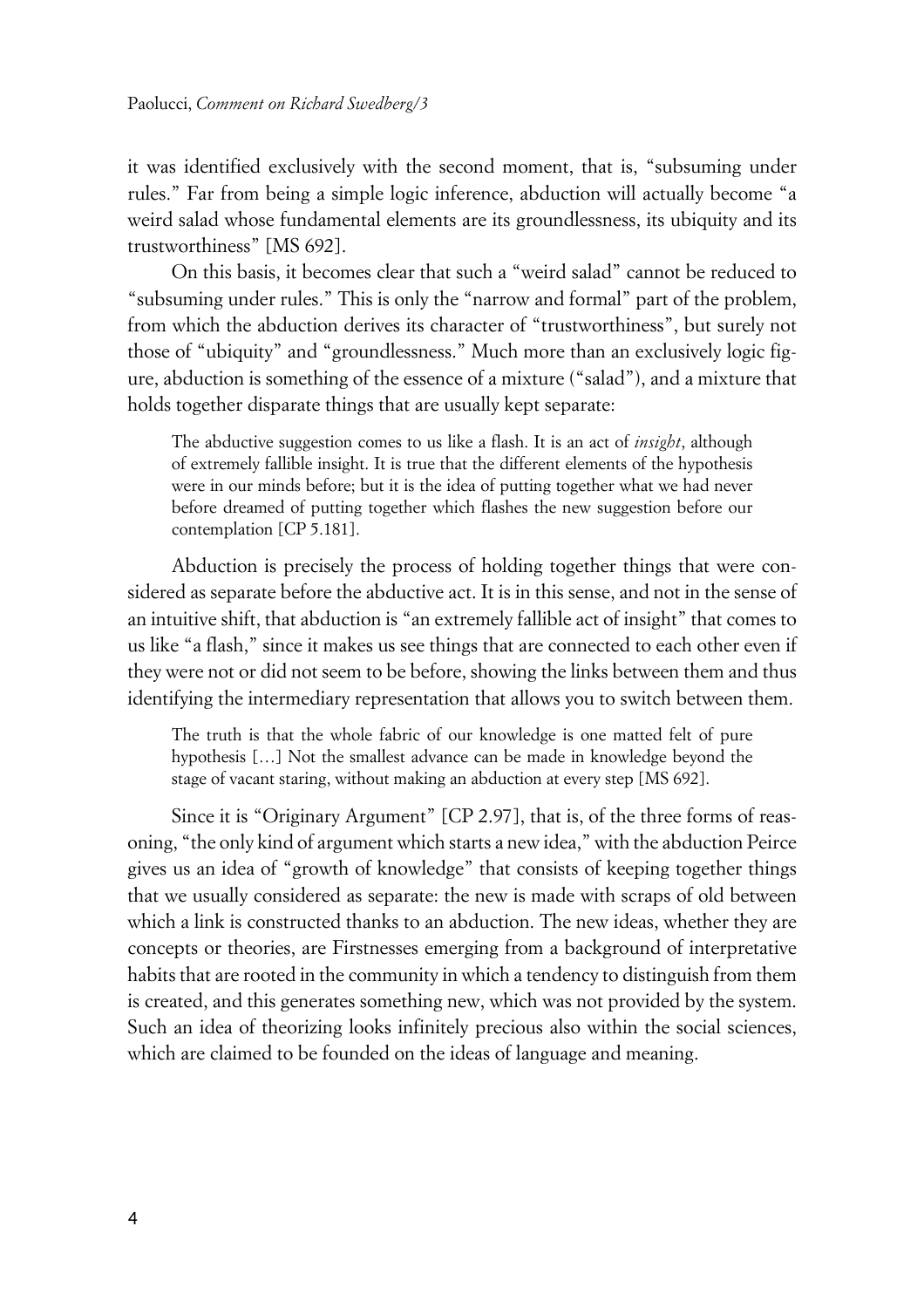# **References**

Eco, U.

1997 *Kant e l'ornitorinco*, Milano, Bompiani

Peirce, C.S.

CP *Collected Papers of Charles Sanders Peirce*. Voll. I-VI edited by C. Hartshorne and P. Weiss, 1931-1935; voll. VII-VIII edited by A.W. Burks, 1958. Cambridge MA, The Belknap Press of Harvard University Press.